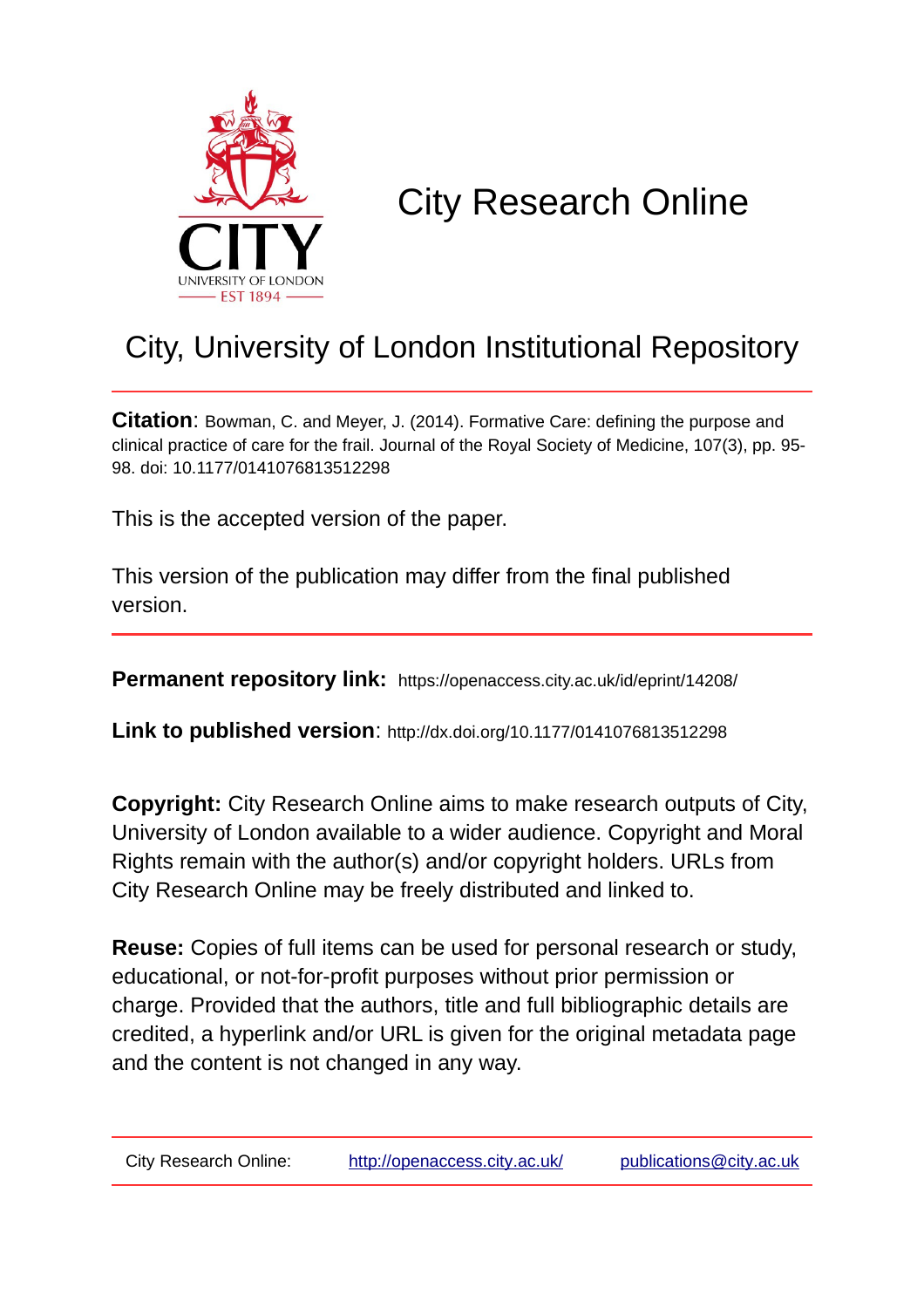- Formative Care: Rethinking the medicine of frailty*.*
- 

# Abstract

 The care and support of the increasing ill, frail and dependent population, is poorly served by orthodox health and social care. Policy initiatives such as the integration of the funding of health and care services, admission avoidance schemes and improved end of life care are generally reactive to a service problem as opposed to patient need. What has been lacking generally has been an understanding of the dependent population and the potential for developing a positive proactive approach to wellbeing and life quality in lives reframed by frailty and dependency.

 It is proposed that the term "Formative care", would bring distinction from traditional health and care strategies of prevention, diagnosis, treatment, rehabilitation, palliative and end of life care.

 The use of life trajectories of older people can help define the population of the frail for whom new formative approaches to health may be effective and in the absence of clear clinical markers that define the limits of traditional medical approaches, the watersheds of social transitions may provide a prompt for the institution of a formative approach to health and care.

 Recognising the health and care space for a formative approach to health and care may facilitate a coherent approach to the development of understanding, policy and practise and will necessitate new research to inform best practise.

 Keywords: frailty*, well-being, life quality, life trajectories, care homes, clinical purpose, integration, treatment strategy,* 

- 
- Introduction

 Modern Medicine generally can be described in terms of prevention, diagnosis and the evidenced treatment of acute and long term conditions. Additionally and particularly for older people needs assessment, rehabilitation and good end of life care are well established. These clinical domains are broadly mirrored in social care where prevention, personalisation, enablement, empowerment and risk management are commonly cited.

 The early days of Geriatric Medicine highlighted the importance of assessment, treatment and rehabilitation for reducing dependence on care (1) as has the improvement of living conditions and general support (2). Collectively, these have successfully limited avoidable dependency. However, ageing populations feature a growing number of older dependent people who are increasingly unresponsive to traditional treatment(s) but for whom dying and death is not imminently anticipated. This emerging population of the frail old is increasingly becoming recognised (3) as is the complexity of managing multiple morbidities (4). However, there is little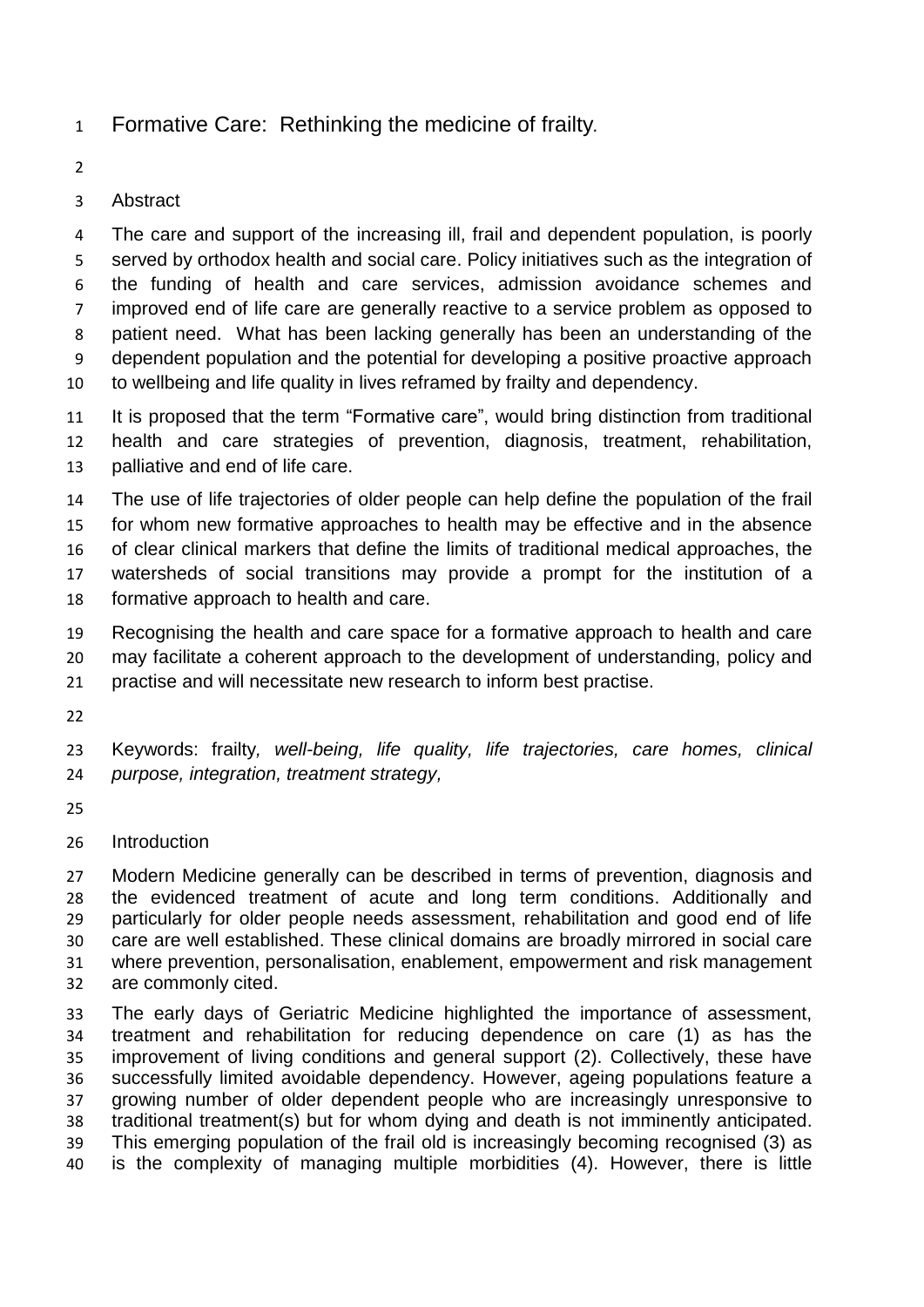coherence to the purpose of medicine for this population in spite of frequent public, professional and political concerns with common themes of dignity and needs, quality of life and affordability(5).

 The continued use of the denominator of age without qualification by clinical and socio-economic circumstances creates uncertainty for policy makers, should they plan for a healthy ageing population, a dependent one or a mix and if so what proportion? Persisting difficulties in achieving a sustainable funding solution for long term care may be in part rooted in mixed demographic/epidemiological messages and uncertainties of what is required now and in the future for an increasingly aged society.

- 
- Life trajectories to death and medical responses

 It is widely recognised that multiple morbidities increasingly complicate health and the specialist treatment of multiple diseases in specialist silos is increasingly questioned (4). The analysis by Lynn and Anderson (6) of the trajectories of a large group of US Medicare (an older population) beneficiaries tracked towards their death provides a compelling classification of the clinical pathway to death of an ageing population. Four broad categories were identified,

- 20 per cent of deaths followed an illness such as cancer that is characterised by a clear clinical transition from living with to dying from a condition that has an unrelenting progression. In the UK this group will be recognised as having benefited from the development and increasing availability of palliative and hospice care.
- 20 per cent of deaths were related to progressive long-term conditions complicated by acute exacerbations during which an increasing likelihood of death is recognised, for example Chronic Obstructive Pulmonary Disease. People in this category are likely to be in programmes of chronic disease management where the limits of treatment and likelihood of dying and its nature are understood by specialists, primary care and crucially by patients and their families, enabling their care and support needs to be informed by this condition.
- 20 per cent of deaths were classified as "sudden", for example a fatal myocardial infarction or an accident. For this group preventative medicine and continued developments in safety may yield further reductions.
- The largest group of 40% were poignantly described as dying after a period of "progressive dwindling". This group are typified by people with conditions such as Alzheimer's disease and other degenerative conditions that are individually or collectively progressively disabling. It is this population that forms the greatest collective demand of health and care support over long periods and the population that is the prime concern of this paper.
- 

# The growing importance of progressive frailty

 As progress continues to be made in the treatment of diseases that have previously dominated mortality in later life the importance of conditions individually and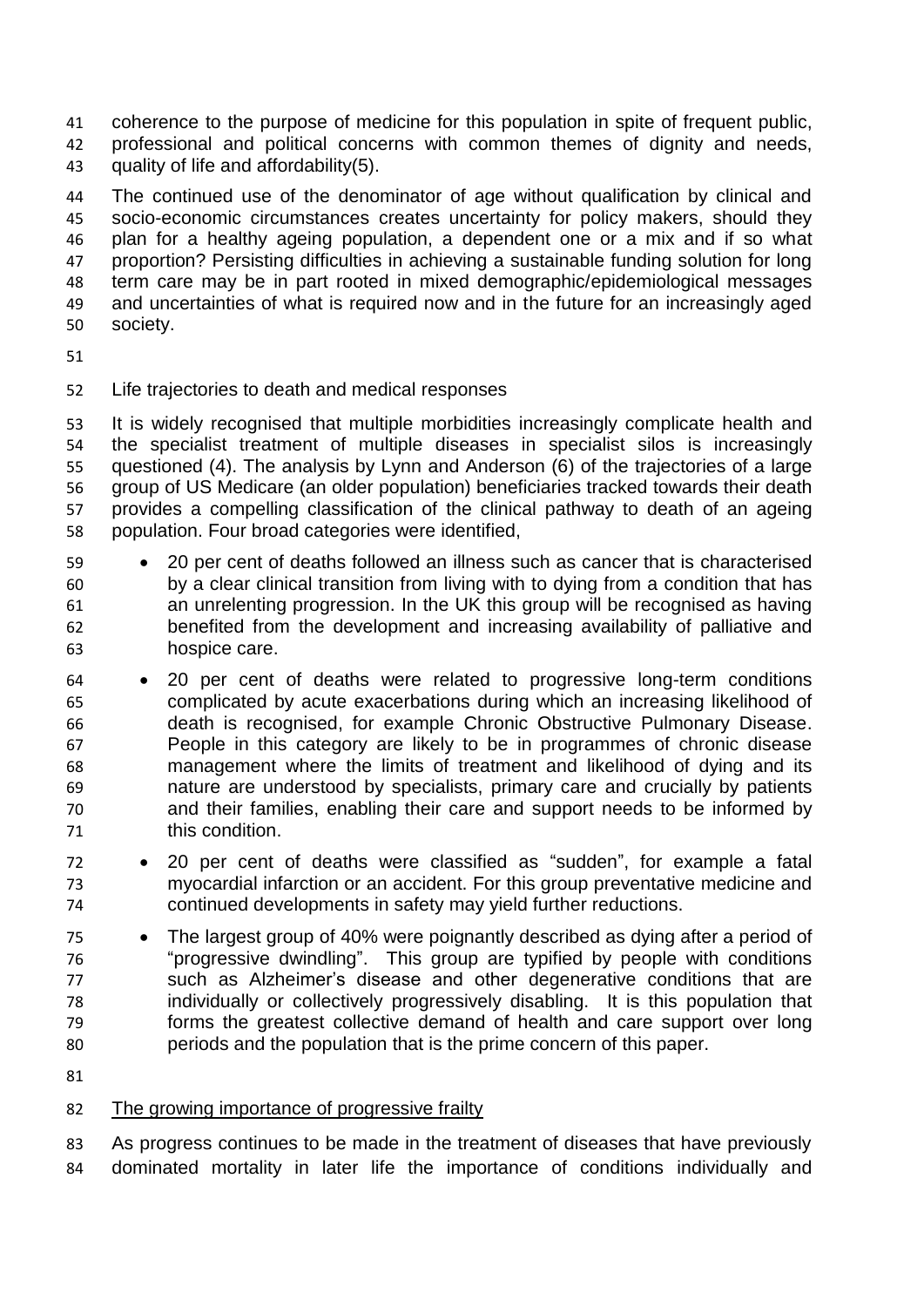collectively that lead to dependence and frailty will grow both proportionally and absolutely.

 For life trajectories such as cancer or chronic progressive conditions clinical watersheds are often identified for example, the disease progression that triggers a clear change in the rationale and expectations of treatment and care exemplified by cancer that becomes unresponsive to treatment creating a "watershed" to palliative care and end of life care. The clarity of this "watershed" approach has transformed care at the end of life in Cancer but it has been extended, somewhat uncritically, to the progressively frail. Very frail patients may have a life expectancy of several years and are certainly not "actively" dying.

#### Traditional health, care and frailty

 Evidence based medicine is generally based on "intention to treat" trials where outcome benefits are sufficient to justify the risks of treatment and costs. Evidence for sustained treatment of conditions over long periods often into great age often rest on an extrapolation of evidence which may be tenuous in advanced frailty often complicated by co-morbidities. Furthermore, the responsiveness of many diseases to treatment often diminishes with disease progression and proven benefits may increasingly become blurred or outweighed by adverse effects. The unacceptability of excluding older people from research is becoming increasingly recognised (7).

 Often discharge notes from hospital of frail patients, particularly when transferred to care homes infer that, "nothing more can/could or should be done", yet patients typically will be on an extensive list of treatments and subject to varying degrees of planning for the end of life. This is a bleak and confusing approach and the uncertainty it creates may contribute both to the application of care pathways for end of life care when the diagnosis of dying is uncertain (8) and the right to determine death debate. The majority of these frail patients are entering an emerging "medical space" where the medical purpose needs both clarification and communication. The expression "enabling the best possible life quality and experience in the context of a life reframed by frailty" captures the essence of what many practitioners intuitively think and often practise. Calling this a "Formative" approach to medical care may help distinguish it from palliative and end of life care and the more established diagnosis and treatment of modern medicine.

#### Social watersheds and formative medical care

 Progressive frailty seldom exhibits a clear clinical watershed although one may be identified in retrospect. However, progressive frailty is often accompanied by social watersheds of which admission to a care home for long-term care is perhaps the most readily identifiable. Care Home admission usually follows assessment(s) that centre on eligibility and the seeking of opportunities through treatment and rehabilitation to avert admission rather than the on-going health care. An individual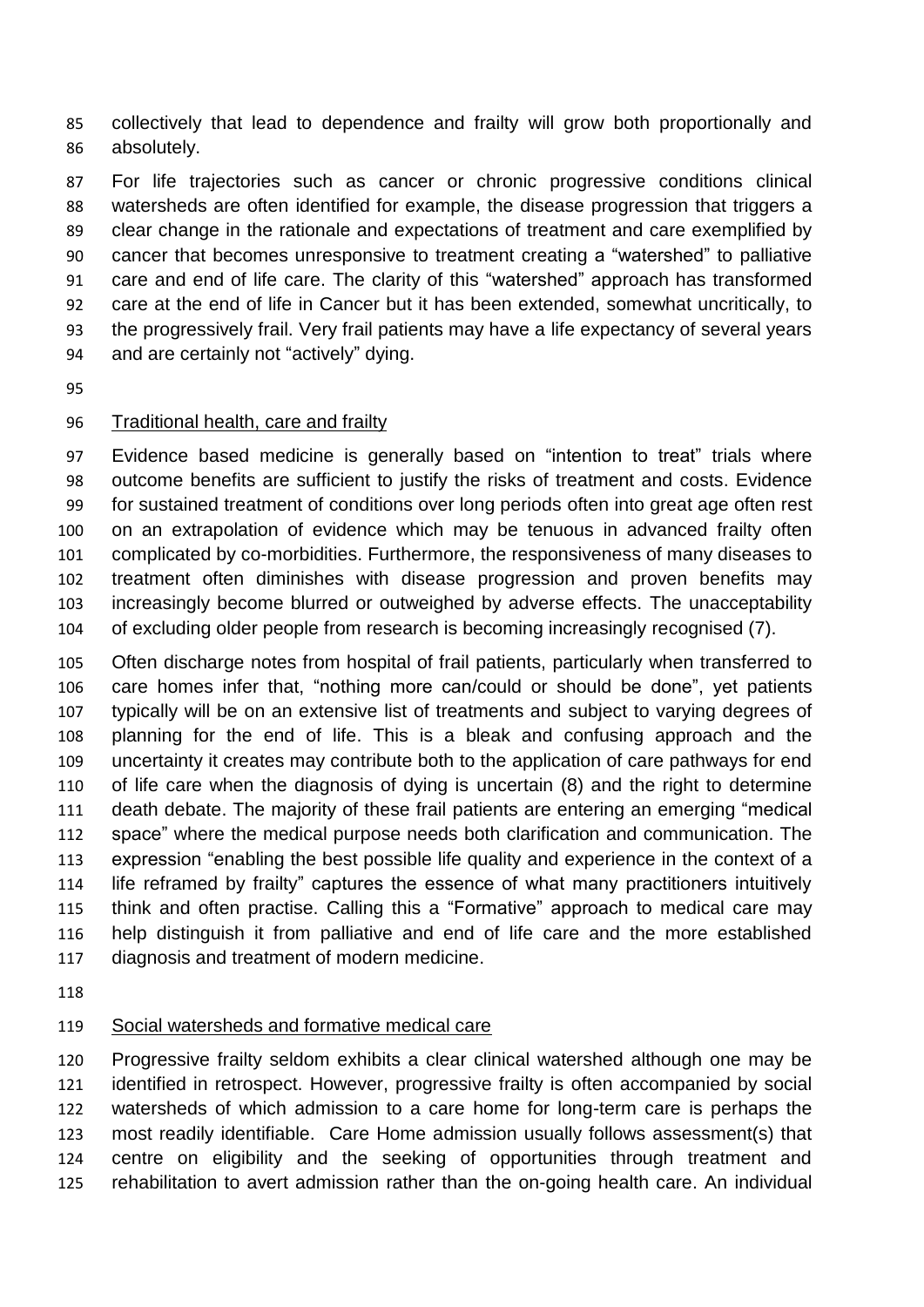with dementia may require the sanctuary and support of a care home for an average length of stay of some 20 months. Whilst the importance of good end of life care is acknowledged, active dying will only occupy a small percentage of that stay, so for the greater part of residence a clinical approach that seeks to optimise quality of life seems obvious but poorly stated. If Care Home admission were to be established as a an initial trigger for the "Formative" approach increasing knowledge could develop understanding of when a transition to a formative approach may be appropriate more widely in the community.

 The following case vignettes illustrate a "Formative" approach to medical care following admission to a care home,

- 136 The person with dementia has been treated with sedation in the community to enable family carers to cope with disordered sleep pattern. A combination of carer exhaustion and disease progression in spite of maximal support necessitates care home admission. Sedation is withdrawn and whilst sleep patterns remain considerably disturbed the twenty four hour care can accommodate this and the person's behavioural pattern improves such that day trips with family become possible. The individual remains dependent on care but their life quality becomes much improved.
- *Note: 75% of prescriptions for antipsychotic medication of care home residents are initiated prior to admission to the care home (Personal communication Pharmacy Plus December 2011)*
- 147 The person with increasingly poor mobility related to long standing Parkinsonism whose treatment has been escalated in an attempt to maintain mobility sufficient for family to support at home develops a treatment related psychosis and is admitted to a care home. With 24 hour access to 2 carer enabled transfers treatment is reduced, whilst physically dependent lucidity is regained to enable meaningful socialisation. Note: overall 5% of care home residents are diagnosed with Parkinsonism (9)
- The malnourished person with advancing frailty, mild confusion and repeated falls is admitted on long term treatment with beta blockers for hypertension and Statins for cardiac risk and dietary supplements. The patient exhibits postural hypotension and so the beta blockers are discontinued as are the Statins and supplemental feeds. Meal times are supervised and the patient gains weight and strength to the extent that after several months they are discharged home lucid and independent with no on-going support. It is unclear whether the improvement of mental state has been due to improved cerebral perfusion or a beta blocker related pseudo-dementia.

 The clinical interventions described are distinct active interventional approaches that are not easily classifiable in common approaches to medical practise, though experienced Geriatricians and General Practitioners will recognise them. They all illustrate an active approach that seeks the "best deal" for the patient in the context of their circumstances and are about optimising well-being and whilst evidence of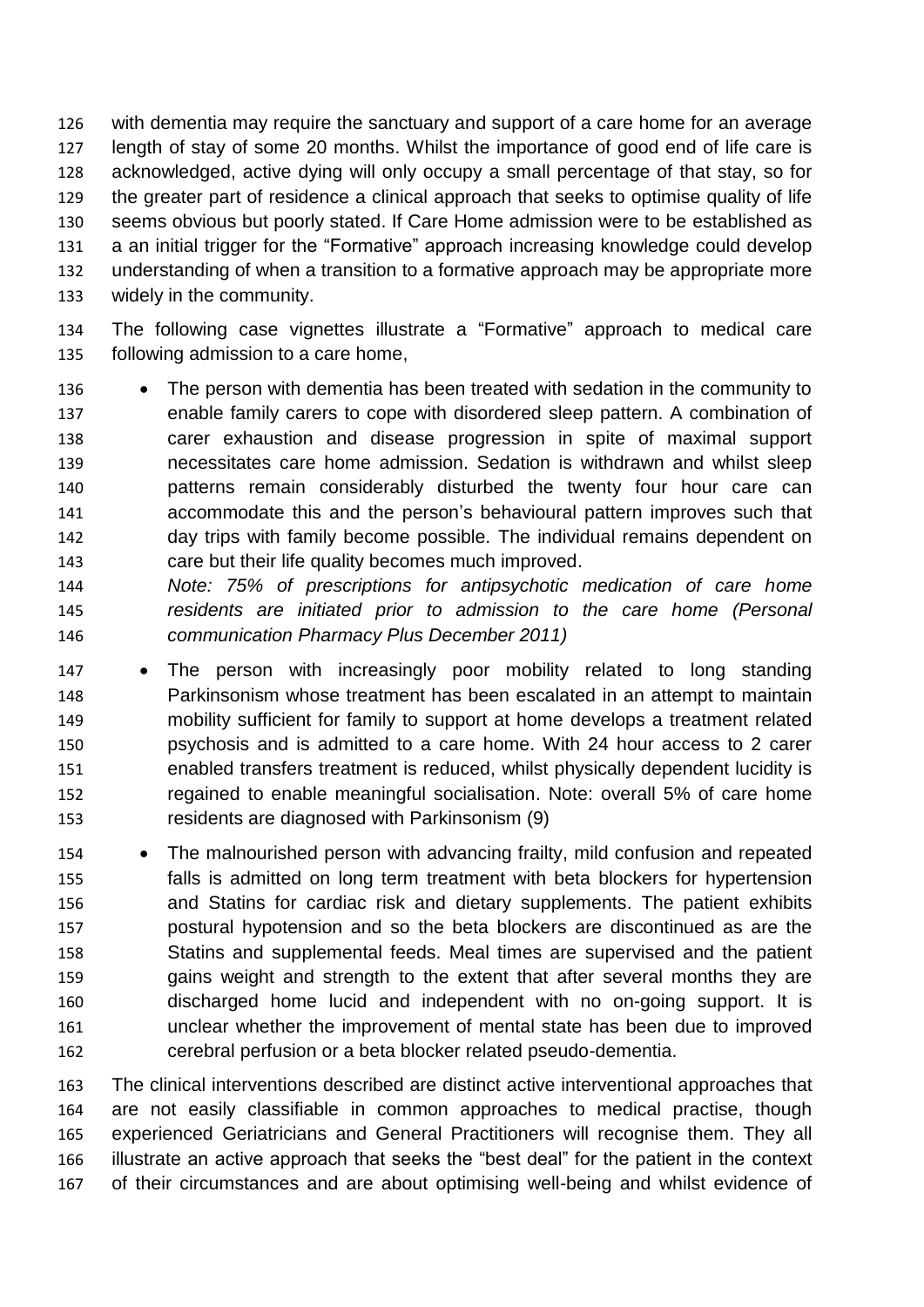inappropriate prescribing is recorded (10) guidance on positive drug withdrawal is lacking (11). The altered nature of therapeutics in frailty is starting to be recognised as a dark corner of medicine with calls for trials to clarify the effective and ineffective use of medicines in older people (12). There is evidence to support systematic discontinuation of medication in older people who present for geriatric assessment within the community (13) but such work needs to be undertaken on a larger scale before robust guidance can be constructed.

#### Making formative care evidence based

 Developing a practice of Formative care for the frail will require systematic programmes of research into the withdrawal of treatment and the benefits of various interventions, to develop guidelines. Such trials are unlikely to be funded by Pharmaceutical companies but as electronic records of prescribing and care become more accessible and both the relative ease of access to care home residents many traditional difficulties may be overcome. Furthermore, new treatments targeting conditions such as established and advanced Alzheimer's data from assessments could, at scale, provide not only disease registries but a means to investigate new interventions against a contemporary database.

 This approach focuses initially on care home residents it is important to recognise that in the UK the number of care home beds exceed all NHS beds by more than three times and that some 80% of the adult social care budget is currently committed to the funding of care home places care homes. Whilst prevention, re-ablement together with good palliative and end of life care remain crucial an evidenced "Formative" approach proposed will reduce futile and expensive medical treatments as well as promote well being and maintain outcomes as proactive managed care approach has already been proven to deliver (16). Substantial savings will accrue from the reduction of ineffective prescribed drugs. With over 400000 residents in care homes presently prescribed an average of 7 items potential savings of £100 million annually to the drug bill and considerable reductions in acute hospitalisations as a result of iatrogenic disease projected.

# Conclusion

 The lack of systematic approach to the health and care of the frail is a contemporary demonstration of the inverse care law (17). The use of a social watershed as a trigger for a developed "Formative" approach the medical care of people resident in a care home promises a rare combination of improved patient well being, a positive new medical purpose.

References

1) Warren M. Care of the chronic aged sick. Lancet 1946; i: 841-843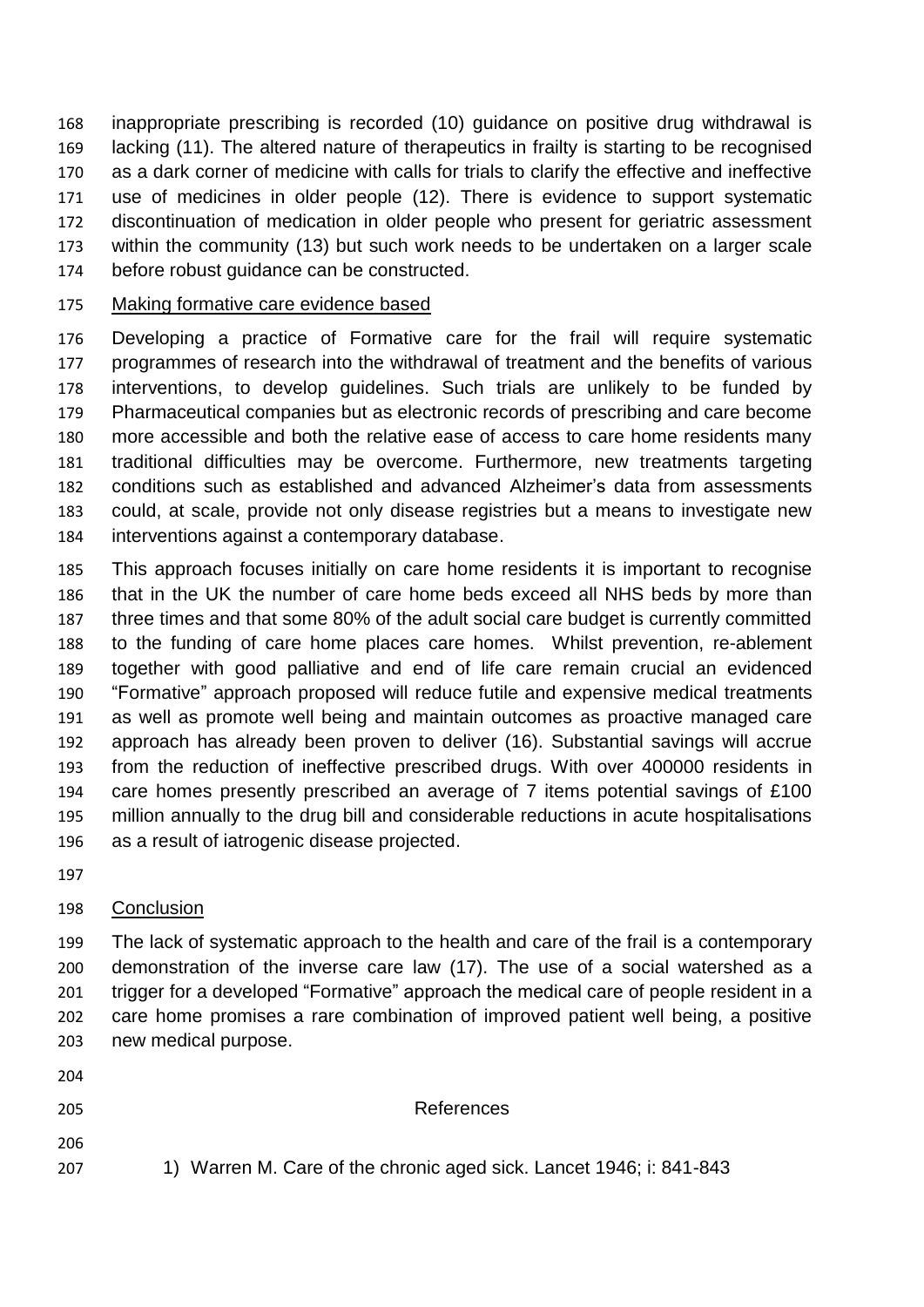2) Bernard Isaacs Survival of the Unfittest Study of Geriatric Patients in Glasgow 1972 3) Future Direction of Geriatrics: "Gerogeriatrics" Thomas T Yoshikawa Journal of the American Geriatrics Journal 2012 60:632-634, 2012 4) Dee Mangin, Iona Heath, Marc Jamoulle Beyond diagnosis: rising to the multimorbidity challenge BMJ July 2012 344:e3526 5) Quest for Quality British Geriatrics Society June 2011 http://www.bgs.org.uk/campaigns/carehomes/quest\_quality\_care\_homes.p df British Geriatrics Society Joint Working Party Inquiry into the Quality of Healthcare Support for Older People in Care Homes: A Call for Leadership, Partnership and Quality Improvement; Care Quality Commission Health care in care homes A special review of the provision of health care to those in care homes, March 2012 http://www.cqc.org.uk/sites/default/files/media/documents/health\_care\_in\_c are\_homes\_cqc\_march\_2012.pdf. 6) Lynn J, Adamson DM. Living well at the end of life, adapting health care to serious chronic illness in old age. Santa Monica (CA): Rand Health; 2003 225 7) Geoff Watts Why the exclusion of older people from clinical research must stop BMJ may 2012 344 e3445) 8) Margaret McCartney The assault on the Liverpool care pathway BMJ 2012;345:e7316 9) Centre for Policy on Ageing 2011 10)Richard Lindley Drug Trials for Older people Journal of Gerontology 2011 doi:10.1093/Gerona/glr065 11)Doron Garfinkel, Derelie Mangin, Feasibility Study of a Systematic Approach for Discontinuation of Multiple Medications in Older Adults Arch Intern Med 2010 Vol 170 (18) 1648-1654). December 2011 12)Carole Parsons, Sarah Johnston, Elspeth Mathie, Natasha Baron, Ina Machen, Sarah Amador and Claire Goodman. Potentially Inappropriate Prescribing in Older People with Dementia in Care Homes A retrospective analysis Drugs Aging 2011 doi 10.2165/11598560-000000000-000001170- 229x/11/0000-0000 13)Clive E Bowman Education Guidance and equality are needed to address problem prescribing in nursing homes BMJ 2012 344 e2421 14)http://www.apho.org.uk/ The network of Public Health Observatories accessed June 2012